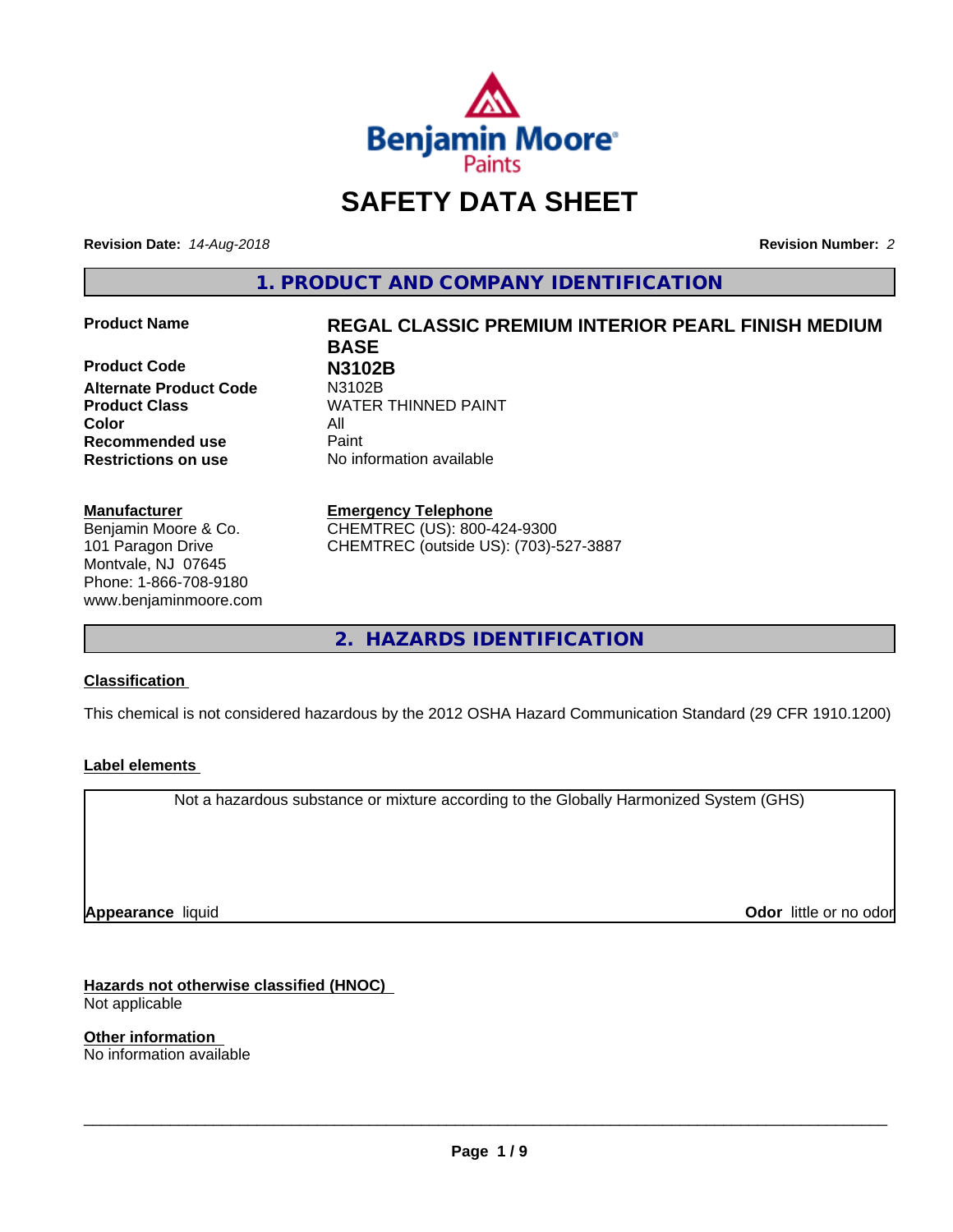# **3. COMPOSITION INFORMATION ON COMPONENTS**

| <b>Chemical name</b>                                                         | CAS No.       | Weight-% |
|------------------------------------------------------------------------------|---------------|----------|
| Titanium dioxide                                                             | 13463-67-7    |          |
| Kaolin                                                                       | 1332-58-7     |          |
| Propylene glycol                                                             | $57 - 55 - 6$ |          |
| Propanoic acid, 2-methyl-, monoester with<br>2,2,4-trimethyl-1,3-pentanediol | 25265-77-4    |          |
| Sodium C14-C16 olefin sulfonate                                              | 68439-57-6    |          |

| No hazards which require special first aid measures.<br>Rinse thoroughly with plenty of water for at least 15 minutes and consult a<br>physician.<br>Wash off immediately with soap and plenty of water while removing all<br>contaminated clothes and shoes.<br>Move to fresh air. If symptoms persist, call a physician.<br>if necessary.<br>None known.<br>Treat symptomatically. |                                                  | 5. FIRE-FIGHTING MEASURES                                                        |
|--------------------------------------------------------------------------------------------------------------------------------------------------------------------------------------------------------------------------------------------------------------------------------------------------------------------------------------------------------------------------------------|--------------------------------------------------|----------------------------------------------------------------------------------|
|                                                                                                                                                                                                                                                                                                                                                                                      | <b>Notes To Physician</b>                        |                                                                                  |
|                                                                                                                                                                                                                                                                                                                                                                                      | <b>Most Important</b><br><b>Symptoms/Effects</b> |                                                                                  |
|                                                                                                                                                                                                                                                                                                                                                                                      | Ingestion                                        | Clean mouth with water and afterwards drink plenty of water. Consult a physician |
|                                                                                                                                                                                                                                                                                                                                                                                      | <b>Inhalation</b>                                |                                                                                  |
|                                                                                                                                                                                                                                                                                                                                                                                      | <b>Skin Contact</b>                              |                                                                                  |
|                                                                                                                                                                                                                                                                                                                                                                                      | <b>Eye Contact</b>                               |                                                                                  |
|                                                                                                                                                                                                                                                                                                                                                                                      | <b>General Advice</b>                            |                                                                                  |
| 4. FIRST AID MEASURES                                                                                                                                                                                                                                                                                                                                                                |                                                  |                                                                                  |

| Use extinguishing measures that are appropriate to local<br>circumstances and the surrounding environment.                                   |
|----------------------------------------------------------------------------------------------------------------------------------------------|
| As in any fire, wear self-contained breathing apparatus<br>pressure-demand, MSHA/NIOSH (approved or equivalent)<br>and full protective gear. |
| Closed containers may rupture if exposed to fire or<br>extreme heat.                                                                         |
| No.                                                                                                                                          |
| No.                                                                                                                                          |
| Not applicable<br>Not applicable                                                                                                             |
|                                                                                                                                              |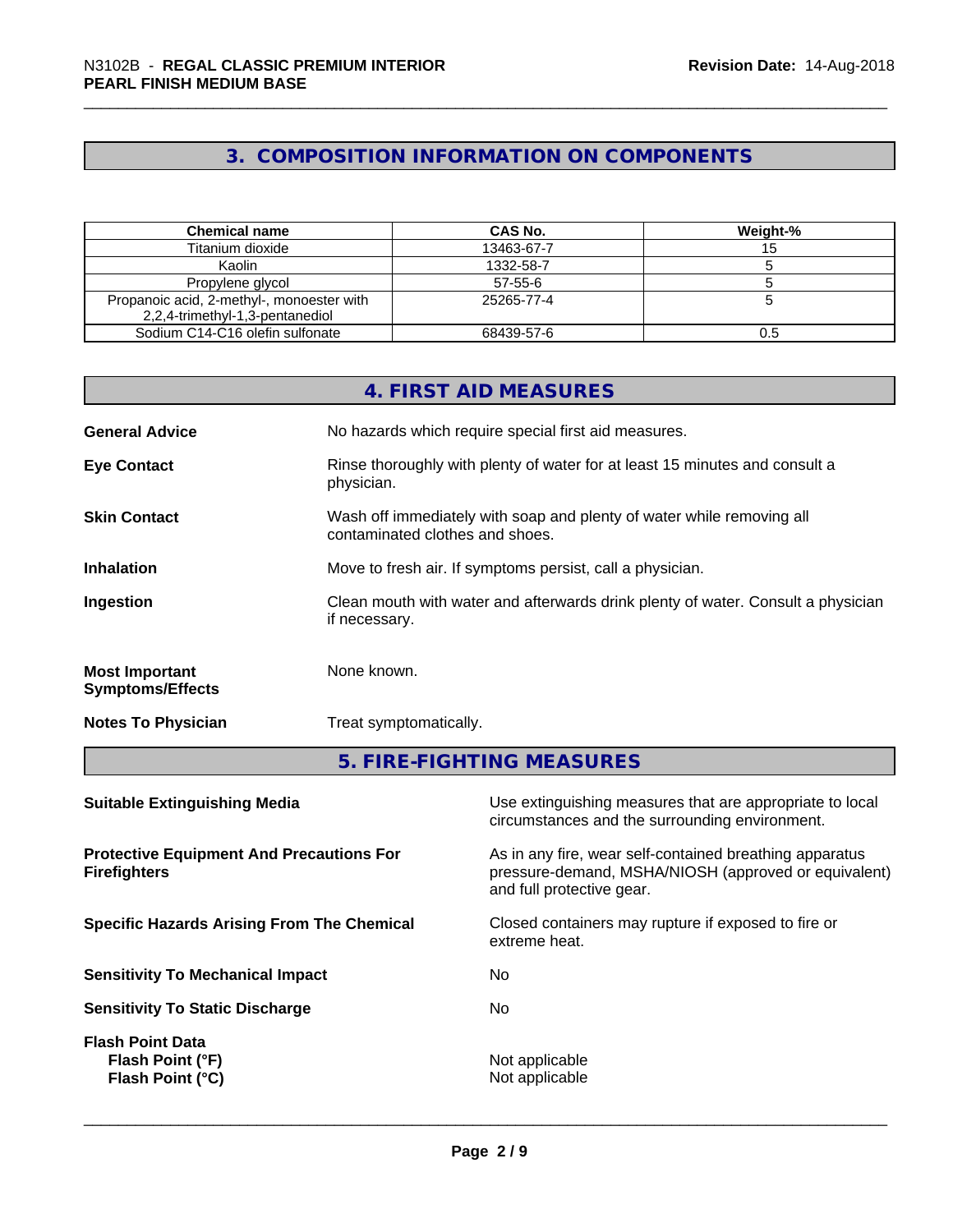| Method                                                        |                        | Not applicable                   |                                |
|---------------------------------------------------------------|------------------------|----------------------------------|--------------------------------|
| <b>Flammability Limits In Air</b>                             |                        |                                  |                                |
| Lower flammability limit:<br><b>Upper flammability limit:</b> |                        | Not applicable<br>Not applicable |                                |
| <b>NFPA</b><br>Health: 1                                      | <b>Flammability: 0</b> | <b>Instability: 0</b>            | <b>Special: Not Applicable</b> |
| <b>NFPA Legend</b><br>0 - Not Hazardous                       |                        |                                  |                                |

- 1 Slightly
- 2 Moderate
- 3 High
- 4 Severe

*The ratings assigned are only suggested ratings, the contractor/employer has ultimate responsibilities for NFPA ratings where this system is used.*

*Additional information regarding the NFPA rating system is available from the National Fire Protection Agency (NFPA) at www.nfpa.org.*

# **6. ACCIDENTAL RELEASE MEASURES**

| <b>Personal Precautions</b>      | Avoid contact with skin, eyes and clothing. Ensure adequate ventilation.                                                                                                         |  |
|----------------------------------|----------------------------------------------------------------------------------------------------------------------------------------------------------------------------------|--|
| <b>Other Information</b>         | Prevent further leakage or spillage if safe to do so.                                                                                                                            |  |
| <b>Environmental precautions</b> | See Section 12 for additional Ecological Information.                                                                                                                            |  |
| <b>Methods for Cleaning Up</b>   | Soak up with inert absorbent material. Sweep up and shovel into suitable<br>containers for disposal.                                                                             |  |
|                                  | 7. HANDLING AND STORAGE                                                                                                                                                          |  |
| Handling                         | Avoid contact with skin, eyes and clothing. Avoid breathing vapors, spray mists or<br>sanding dust. In case of insufficient ventilation, wear suitable respiratory<br>equipment. |  |
| <b>Storage</b>                   | Keep container tightly closed. Keep out of the reach of children.                                                                                                                |  |
| <b>Incompatible Materials</b>    | No information available                                                                                                                                                         |  |
|                                  |                                                                                                                                                                                  |  |

**8. EXPOSURE CONTROLS/PERSONAL PROTECTION**

#### **Exposure Limits**

| <b>Chemical name</b> | <b>ACGIH TLV</b>                               | <b>OSHA PEL</b>                     |
|----------------------|------------------------------------------------|-------------------------------------|
| Titanium dioxide     | ∙ TWA<br>10 mg/m $^3$ -                        | TWA<br>15 mg/m <sup>3</sup> $\cdot$ |
| Kaolin               | TWA<br>$\angle$ mg/m <sup>3</sup> - $\sqrt{ }$ | 15 mg/m $3$ - TWA                   |
|                      |                                                | TWA<br>5 mg/m <sup>3</sup> -        |

#### **Legend**

ACGIH - American Conference of Governmental Industrial Hygienists Exposure Limits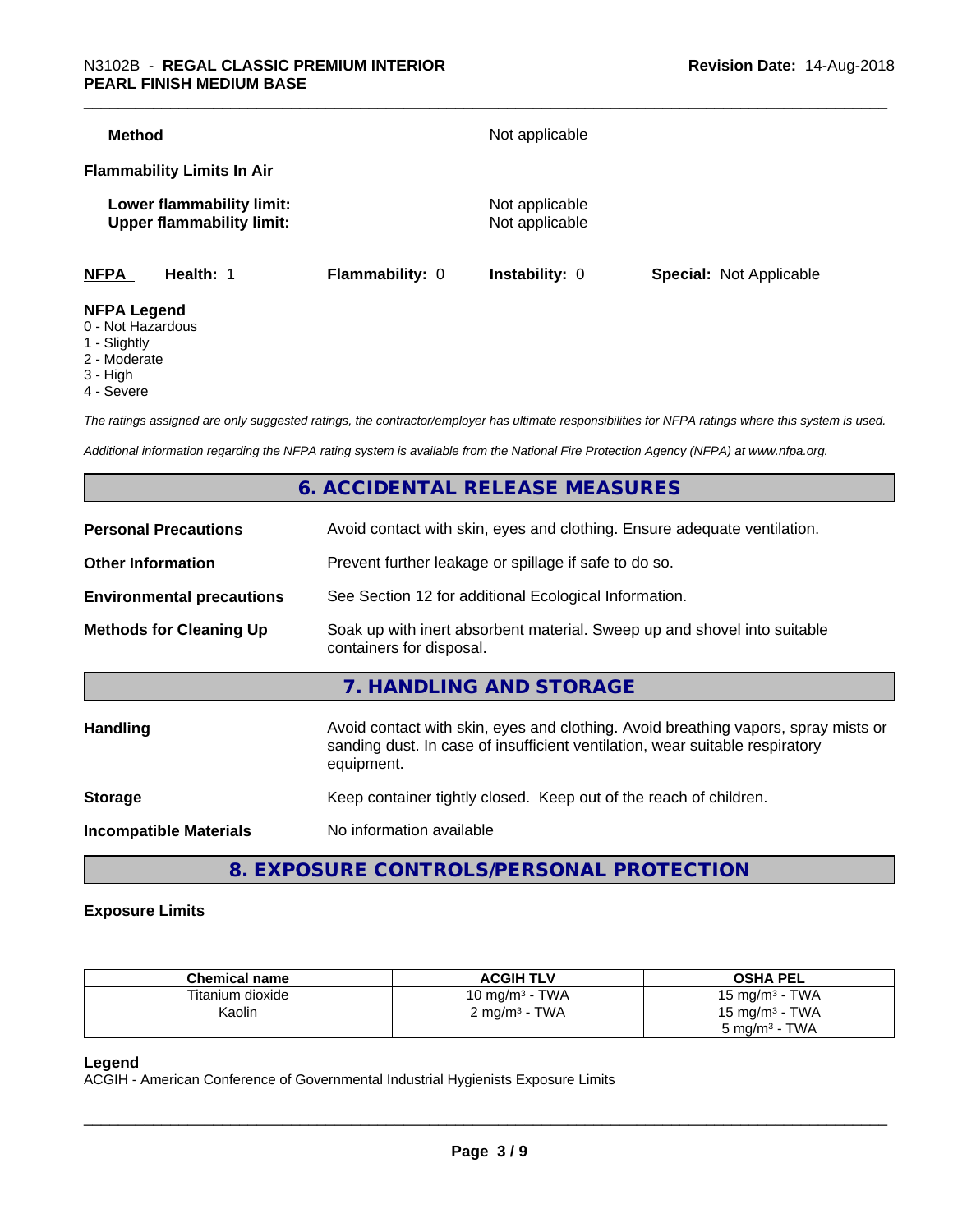OSHA - Occupational Safety & Health Administration Exposure Limits N/E - Not Established

| Ensure adequate ventilation, especially in confined areas.<br><b>Engineering Measures</b> |                                                                                                                                     |  |  |  |
|-------------------------------------------------------------------------------------------|-------------------------------------------------------------------------------------------------------------------------------------|--|--|--|
| <b>Personal Protective Equipment</b>                                                      |                                                                                                                                     |  |  |  |
| <b>Eye/Face Protection</b>                                                                | Safety glasses with side-shields.                                                                                                   |  |  |  |
| <b>Skin Protection</b>                                                                    | Protective gloves and impervious clothing.                                                                                          |  |  |  |
| <b>Respiratory Protection</b>                                                             | In case of insufficient ventilation wear suitable respiratory equipment.                                                            |  |  |  |
| <b>Hygiene Measures</b>                                                                   | Avoid contact with skin, eyes and clothing. Remove and wash contaminated<br>clothing before re-use. Wash thoroughly after handling. |  |  |  |

# **9. PHYSICAL AND CHEMICAL PROPERTIES**

| Appearance                           | liquid                   |
|--------------------------------------|--------------------------|
| Odor                                 | little or no odor        |
| <b>Odor Threshold</b>                | No information available |
| Density (Ibs/gal)                    | $9.6 - 10.0$             |
| <b>Specific Gravity</b>              | $1.17 - 1.19$            |
| pH                                   | No information available |
| <b>Viscosity (cps)</b>               | No information available |
| Solubility(ies)                      | No information available |
| <b>Water solubility</b>              | No information available |
| <b>Evaporation Rate</b>              | No information available |
| Vapor pressure @20 °C (kPa)          | No information available |
| Vapor density                        | No information available |
| Wt. % Solids                         | $40 - 50$                |
| Vol. % Solids                        | $30 - 40$                |
| Wt. % Volatiles                      | $50 - 60$                |
| Vol. % Volatiles                     | $60 - 70$                |
| <b>VOC Regulatory Limit (g/L)</b>    | < 150                    |
| <b>Boiling Point (°F)</b>            | 212                      |
| <b>Boiling Point (°C)</b>            | 100                      |
| <b>Freezing Point (°F)</b>           | 32                       |
| <b>Freezing Point (°C)</b>           | 0                        |
| Flash Point (°F)                     | Not applicable           |
| Flash Point (°C)                     | Not applicable           |
| <b>Method</b>                        | Not applicable           |
| Flammability (solid, gas)            | Not applicable           |
| <b>Upper flammability limit:</b>     | Not applicable           |
| Lower flammability limit:            | Not applicable           |
| <b>Autoignition Temperature (°F)</b> | No information available |
| <b>Autoignition Temperature (°C)</b> | No information available |
| Decomposition Temperature (°F)       | No information available |
| Decomposition Temperature (°C)       | No information available |
| <b>Partition coefficient</b>         | No information available |

# **10. STABILITY AND REACTIVITY**

**Reactivity Not Applicable** Not Applicable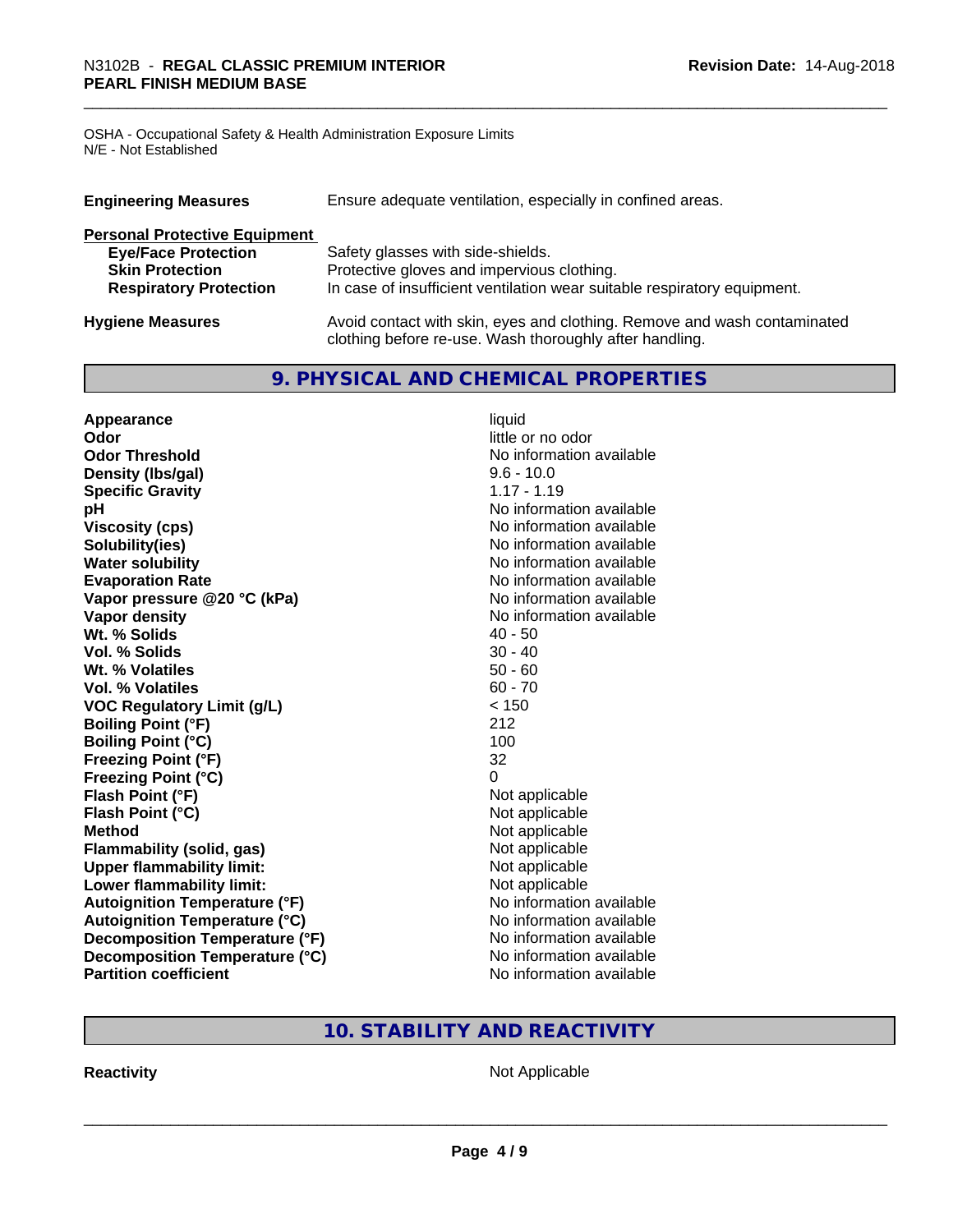| <b>Chemical Stability</b>               | Stable under normal conditions.          |
|-----------------------------------------|------------------------------------------|
| <b>Conditions to avoid</b>              | Prevent from freezing.                   |
| <b>Incompatible Materials</b>           | No materials to be especially mentioned. |
| <b>Hazardous Decomposition Products</b> | None under normal use.                   |
| Possibility of hazardous reactions      | None under normal conditions of use.     |

# **11. TOXICOLOGICAL INFORMATION**

| <b>Product Information</b>                     |                                                                                            |
|------------------------------------------------|--------------------------------------------------------------------------------------------|
| Information on likely routes of exposure       |                                                                                            |
| <b>Principal Routes of Exposure</b>            | Eye contact, skin contact and inhalation.                                                  |
| <b>Acute Toxicity</b>                          |                                                                                            |
| <b>Product Information</b>                     | No information available                                                                   |
|                                                | Symptoms related to the physical, chemical and toxicological characteristics               |
| <b>Symptoms</b>                                | No information available                                                                   |
|                                                | Delayed and immediate effects as well as chronic effects from short and long-term exposure |
| Eye contact                                    | May cause slight irritation.                                                               |
| <b>Skin contact</b>                            | Substance may cause slight skin irritation. Prolonged or repeated contact may dry          |
| <b>Inhalation</b>                              | skin and cause irritation.<br>May cause irritation of respiratory tract.                   |
| Ingestion                                      | Ingestion may cause gastrointestinal irritation, nausea, vomiting and diarrhea.            |
| <b>Sensitization</b>                           | No information available                                                                   |
| <b>Neurological Effects</b>                    | No information available.                                                                  |
| <b>Mutagenic Effects</b>                       | No information available.                                                                  |
| <b>Reproductive Effects</b>                    | No information available.                                                                  |
| <b>Developmental Effects</b>                   | No information available.                                                                  |
| <b>Target organ effects</b>                    | No information available.                                                                  |
| <b>STOT - single exposure</b>                  | No information available.                                                                  |
| <b>STOT - repeated exposure</b>                | No information available.                                                                  |
| Other adverse effects                          | No information available.                                                                  |
| <b>Aspiration Hazard</b>                       | No information available                                                                   |
|                                                |                                                                                            |
| <b>Numerical measures of toxicity</b>          |                                                                                            |
|                                                | The following values are calculated based on chapter 3.1 of the GHS document               |
| <b>ATEmix (oral)</b><br><b>ATEmix (dermal)</b> | 32649 mg/kg<br>466444                                                                      |
|                                                |                                                                                            |

## **Component Information**

**Titanium dioxide**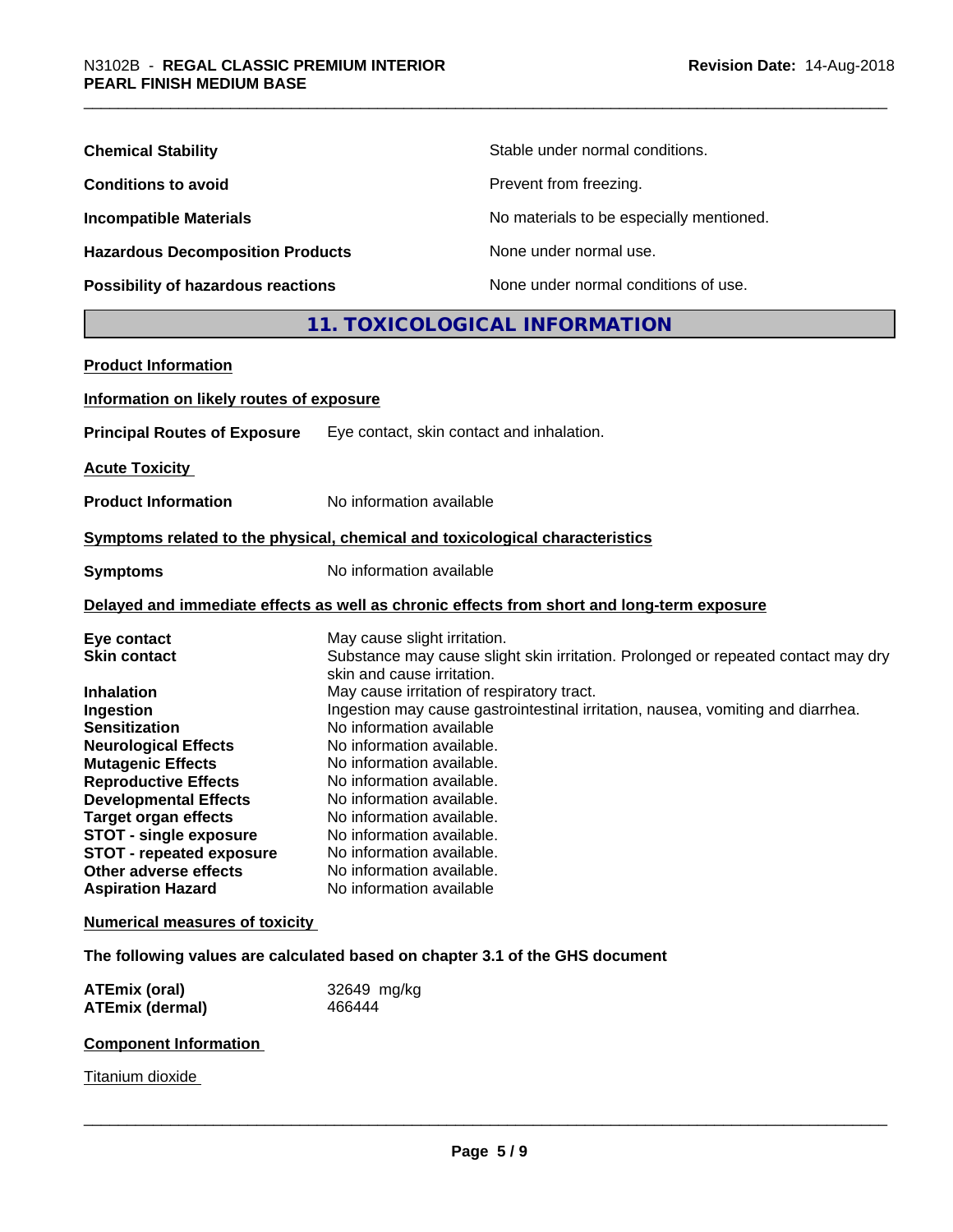LD50 Oral: > 10000 mg/kg (Rat) Kaolin LD50 Oral: > 5000 mg/kg (Rat) Propylene glycol LD50 Oral: 20000 mg/kg (Rat) LD50 Dermal: 20800 mg/kg (Rabbit)

#### **Carcinogenicity**

*The information below indicateswhether each agency has listed any ingredient as a carcinogen:.*

| Chemical<br>∣ name     | <b>IARC</b>                  | <b>NTP</b> | OSHA   |
|------------------------|------------------------------|------------|--------|
|                        | .<br>2B<br>Human<br>Possible |            | Listed |
| n dioxide<br>l itanium | Carcinoɑen                   |            |        |

• Although IARC has classified titanium dioxide as possibly carcinogenic to humans (2B), their summary concludes: "No significant exposure to titanium dioxide is thought to occur during the use of products in which titanium dioxide is bound to other materials, such as paint."

#### **Legend**

IARC - International Agency for Research on Cancer NTP - National Toxicity Program OSHA - Occupational Safety & Health Administration

**12. ECOLOGICAL INFORMATION**

### **Ecotoxicity Effects**

The environmental impact of this product has not been fully investigated.

#### **Product Information**

#### **Acute Toxicity to Fish**

No information available

#### **Acute Toxicity to Aquatic Invertebrates**

No information available

#### **Acute Toxicity to Aquatic Plants**

No information available

#### **Persistence / Degradability**

No information available.

#### **Bioaccumulation**

There is no data for this product.

#### **Mobility in Environmental Media**

No information available.

#### **Ozone**

No information available

#### **Component Information**

#### **Acute Toxicity to Fish**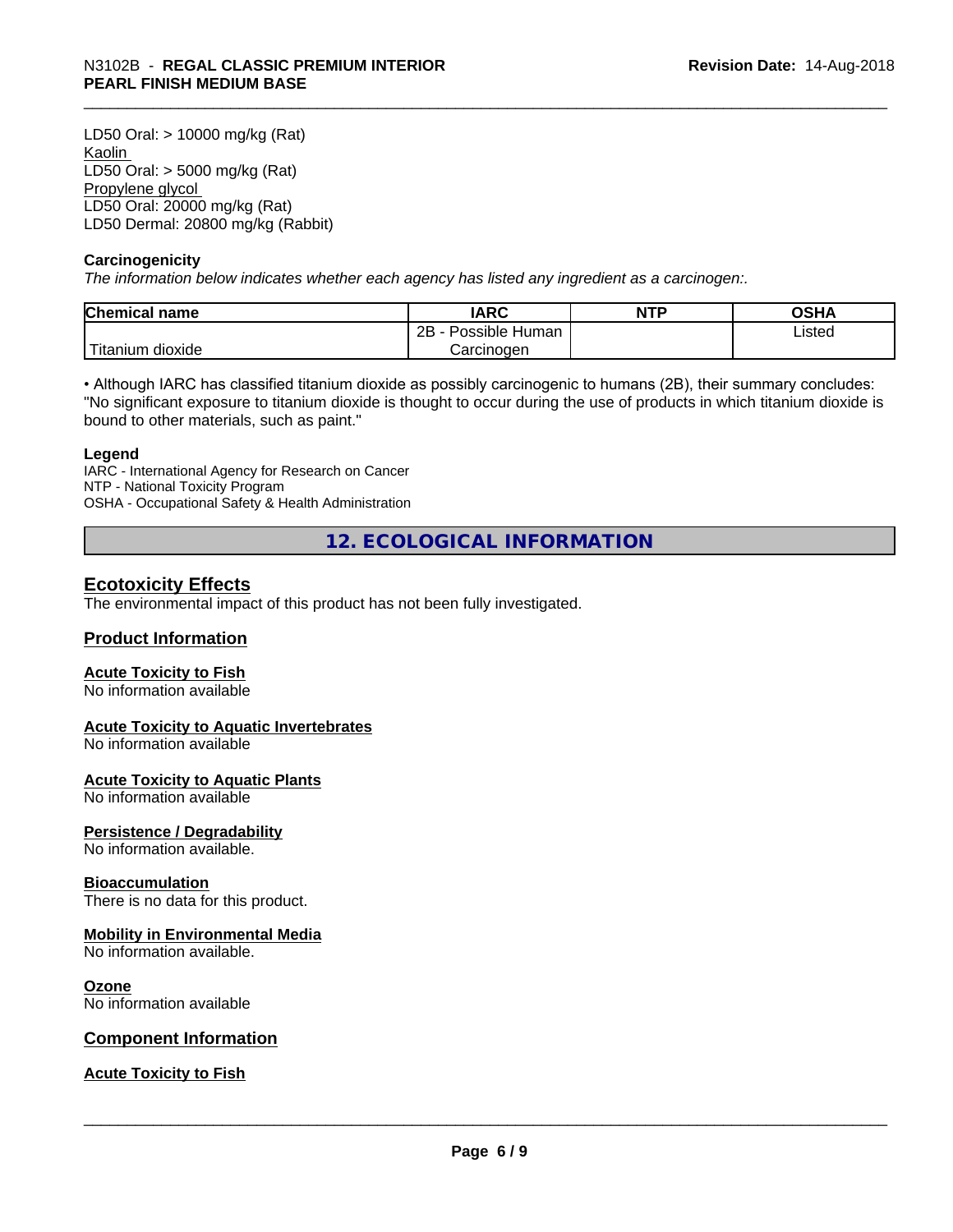Titanium dioxide  $LC50:$  > 1000 mg/L (Fathead Minnow - 96 hr.) Propylene glycol LC50: 710 mg/L (Fathead Minnow - 96 hr.)

#### **Acute Toxicity to Aquatic Invertebrates**

Propylene glycol EC50: > 10000 mg/L (Daphnia magna - 24 hr.)

#### **Acute Toxicity to Aquatic Plants**

No information available

| 13. DISPOSAL CONSIDERATIONS |  |
|-----------------------------|--|
|                             |  |

| <b>Waste Disposal Method</b> | Dispose of in accordance with federal, state, and local regulations. Local<br>requirements may vary, consult your sanitation department or state-designated<br>environmental protection agency for more disposal options. |  |
|------------------------------|---------------------------------------------------------------------------------------------------------------------------------------------------------------------------------------------------------------------------|--|
|                              | 14. TRANSPORT INFORMATION                                                                                                                                                                                                 |  |
| <b>DOT</b>                   | Not regulated                                                                                                                                                                                                             |  |
| <b>ICAO/IATA</b>             | Not regulated                                                                                                                                                                                                             |  |
| <b>IMDG/IMO</b>              | Not regulated                                                                                                                                                                                                             |  |
|                              | 15. REGULATORY INFORMATION                                                                                                                                                                                                |  |

#### **International Inventories**

| <b>TSCA: United States</b> | Yes - All components are listed or exempt. |
|----------------------------|--------------------------------------------|
| DSL: Canada                | Yes - All components are listed or exempt. |

#### **Federal Regulations**

#### **SARA 311/312 hazardous categorization**

| Acute health hazard               | Nο |  |
|-----------------------------------|----|--|
| Chronic Health Hazard             | N٥ |  |
| Fire hazard                       | N٥ |  |
| Sudden release of pressure hazard | Nο |  |
| Reactive Hazard                   | N٥ |  |

#### **SARA 313**

Section 313 of Title III of the Superfund Amendments and Reauthorization Act of 1986 (SARA). This product contains a chemical or chemicals which are subject to the reporting requirements of the Act and Title 40 of the Code of Federal Regulations, Part 372: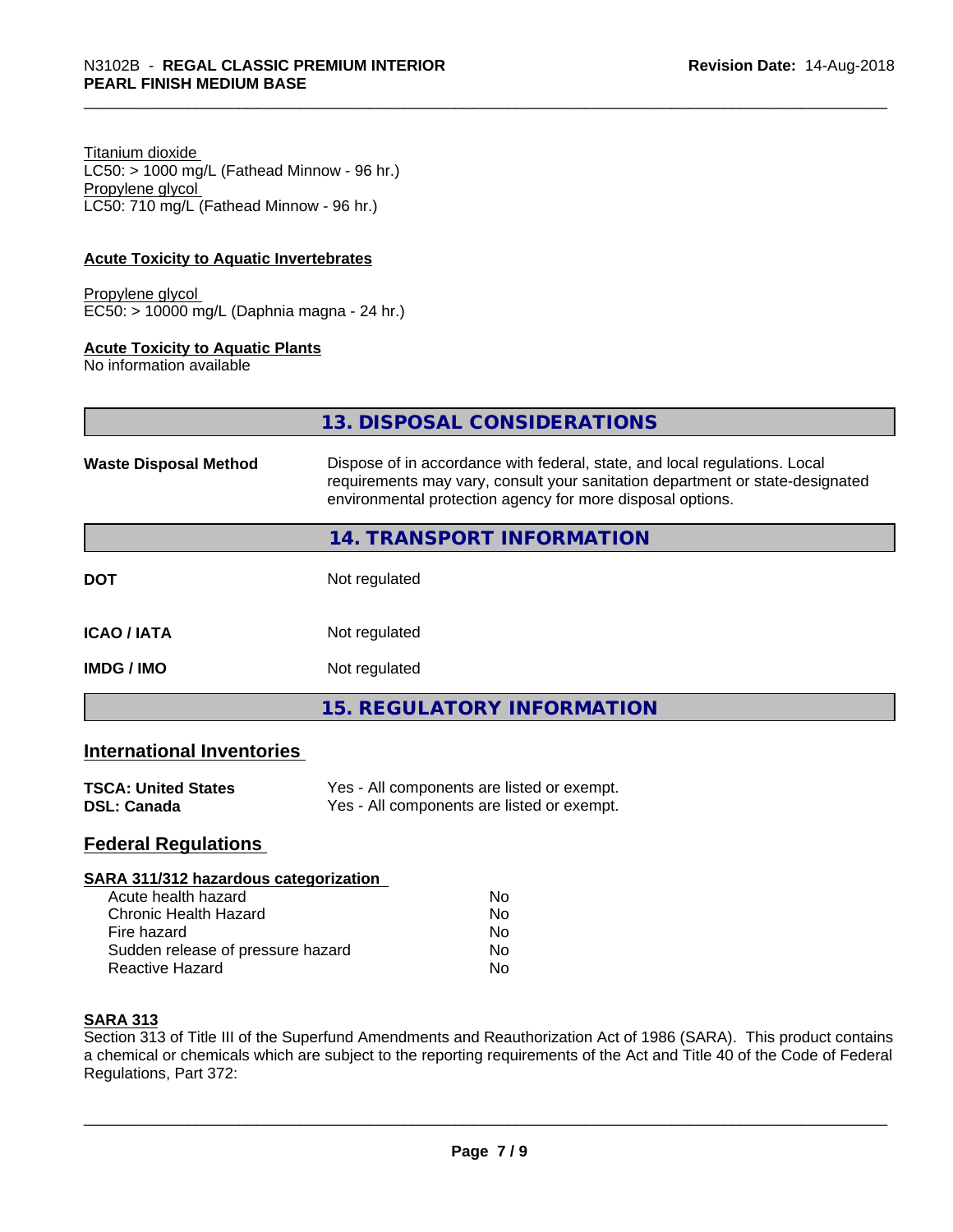#### *None*

#### **Clean Air Act,Section 112 Hazardous Air Pollutants (HAPs) (see 40 CFR 61)**

This product contains the following HAPs:

*None*

# **US State Regulations**

#### **California Proposition 65**

**AN** WARNING: Cancer and Reproductive Harm– www.P65warnings.ca.gov

#### **State Right-to-Know**

| name<br>$.$ ne $\sim$<br>***********          | - -<br>Ms<br>unus <del>c</del> แร | Jersev<br>سماN | vivania |
|-----------------------------------------------|-----------------------------------|----------------|---------|
| $\sim$<br>$- \cdot$ .<br>dioxide<br>l itanıum |                                   |                |         |
| Kaolin                                        |                                   |                |         |

#### **Legend**

X - Listed

# **16. OTHER INFORMATION**

| HMIS - | <b>Health: 1</b> | <b>Flammability: 0</b> | <b>Reactivity: 0</b> | $PPE: -$ |
|--------|------------------|------------------------|----------------------|----------|
|        |                  |                        |                      |          |

# **HMIS Legend**

- 0 Minimal Hazard
- 1 Slight Hazard
- 2 Moderate Hazard
- 3 Serious Hazard
- 4 Severe Hazard
- \* Chronic Hazard

X - Consult your supervisor or S.O.P. for "Special" handling instructions.

*Note: The PPE rating has intentionally been left blank. Choose appropriate PPE that will protect employees from the hazards the material will present under the actual normal conditions of use.*

*Caution: HMISÒ ratings are based on a 0-4 rating scale, with 0 representing minimal hazards or risks, and 4 representing significant hazards or risks. Although HMISÒ ratings are not required on MSDSs under 29 CFR 1910.1200, the preparer, has chosen to provide them. HMISÒ ratings are to be used only in conjunction with a fully implemented HMISÒ program by workers who have received appropriate HMISÒ training. HMISÒ is a registered trade and service mark of the NPCA. HMISÒ materials may be purchased exclusively from J. J. Keller (800) 327-6868.*

 **WARNING!** If you scrape, sand, or remove old paint, you may release lead dust. LEAD IS TOXIC. EXPOSURE TO LEAD DUST CAN CAUSE SERIOUS ILLNESS, SUCH AS BRAIN DAMAGE, ESPECIALLY IN CHILDREN. PREGNANT WOMEN SHOULD ALSO AVOID EXPOSURE.Wear a NIOSH approved respirator to control lead exposure. Clean up carefully with a HEPA vacuum and a wet mop. Before you start, find out how to protect yourself and your family by contacting the National Lead Information Hotline at 1-800-424-LEAD or log on to www.epa.gov/lead.